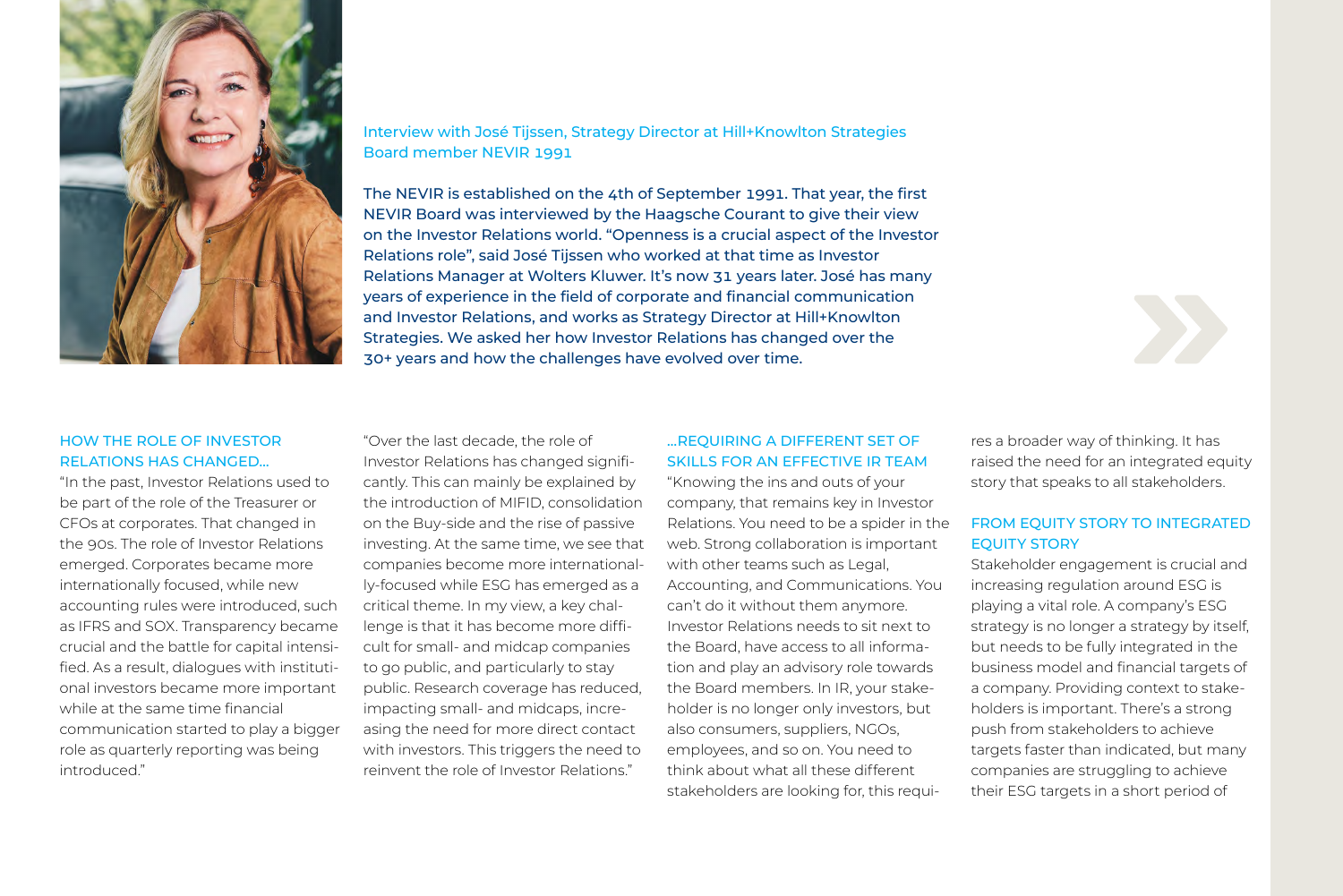# **Preniging voor Investor Relations:** Een belegger belazeren komt bedrijf duur te staan'

#### Y MARJOLEIN DEKKER

isterdam - "Een investor reions-functionaris moet voor h bedrijf constant de weg ar de beleggerswereld openar de beleggerswerend open<br>uden. Hij moet kapitaalvernaffers tot in de finesses met n bedrijf kennis laten maken, et de mogelijkheden en de et de mogenjamente en de<br>tategie, maar ook met de<br>aats die het bedrijf inneemt in n in de wereld".

## De Dag van het Aandeel

De Nevir presenteert zich voor het eerst tijdens de<br>dertiende Dag van het Aandeel, die morgen in de Amsterdamse RAI wordt gehouden. Dit gebeurt tegelijk met de inmiddels seujk met de inmiddels<br>traditionele Beleggers-<br>markt, die ook op vrijdag<br>en zaterdag kan worden<br>bezoont. De organisatoren zijn de Amsterdamse effectenbeurs, de Optie-<br>beurs, de Nederlandse Centrale Vereniging van<br>Beleggingstudieclubs en de Vereniging van Effectenbezitters.

Het is niet toevallig dat de Nevir deze manifestatie heeft uitgekozen. Centraal thema is dit jaar 'Onu dal thema is dit jaar 'On-<br>derneming en aandeel-<br>houder', dat wordt toege-<br>licht door licht door voorzitter mr. J.J. van Rijn van de raad van bestuur van de Internationale Nederlanden Groep, voorzitter E.J. Nederkoorn van de raad van bestuur van Fokker, drs. Th.A.J. Meys, lid van de raad van bestuur ABN AMRO en mr. P.S. Zwart. vice-voorzitter Vereniging van Effectenbezitters. Nog altijd, hoewel minder<br>dan in het verleden, richt

de Dag van het Aandeel ale Dag van het Aandeel<br>zich vooral op particuliere<br>beleggers. "Die zijn van grote waarde", vindt Nevir-voorzitter Klasens



Het bestuur van de Nevir (vlnr): drs. J.A. Tijssen, R.E. Lindo en P.M. Klasens. Foto **Maurice Nelwan** 

ter van de Nevir. Tot op zekere hoogte kan een onderneming zich volgens Lindo en Klasens via een goed irbeleid wapenen tegen onge-

voor collega's een vraagbaak en steunpunt worden, door middel van lezingen, publikaties, onderzoek en cursussen. Daarnaast stelt de vereniging zich tot doel het 'vak' zelf te promo-

het meeste èn goedkoopste kapitaal kunnen aantrekken. Daardoor kunnen ze een betere concurrentiepositie opbouwen". Maar, benadrukt Nevirvoorzitter Klasens: "Investor relations kan nooit in de plaats komen van bedrijfsresultaten. Die zijn gruwelijk belangrijk".

#### **Roadshows**

Al het werk dat een ir-functionaris verzet om zijn doelgroep zo goed mogelijk te informeren,<br>bestaat wellicht al zolang er ondernemingen zijn. Alleen werd het tot zo'n vijftien à twintig jaar terug niet als zodanig gedefinieerd. "Het werd niet als één functie gezien. Maar als je de tijd zou optellen die er ook toen al, yaak door meer mensen binnen een bedrijf aan werd besteed, zou je waarschijnlijk uitkomen op een een volledige Onderzoeken wie nu eigenlijk de aandeelhouders van het be-

drijf zijn, is de allereerste taak van de ir-functionaris, vindt Ne-

cies' (instellingen die bedrijven beoordelen op kredietwaardigheid)

"En hij heeft een belangrijke<br>inbreng bij de dividend-politiek en het emissie-beleid van een en het emissie-beiend van een<br>bedrijf", zegt Lindo. "Wij hebbeurifi, zege Linke, graficen met beleggers en het beste gevoel voor wat er in die markt leeft".

Een gedegen financiële achter-Een gedegen manciele achter-<br>grond, grondige kennis over het eigen bedrijf, goed inzicht in de beleggerswereld en belangstelling voor mensen. Zo vat Klasens de eisen samen die vat Klasens de elsen samen de gesteld.

#### **Openheid**

Misschien dat diens zwaarste taak wel is om de leiding ervan te overtuigen dat ook als de zaken wat minder florissant verlopen goede contacten met kapitaalverschaffers essentieel zijn. "Openheid is een belangrijk aspect van investor relations", vindt mevrouw Tijssen. "Door to zorgen dat aandeelhouders



time as there's also still legacy business that needs to be transformed. An integrated equity story is the solution to provide context and explain the license to operate.

## INCREASING CHALLENGES FOR SMALL- AND MIDCAPS TO GO PUBLIC AND STAY PUBLIC

"Regulation has started to play a bigger role over the last decade, particularly with the introduction of MIFID. Both the buy- and sell side have less time to analyze companies in detail, and need to pick and choose. Small- and midcap companies are most affected by this change. It has become more difficult for this group of companies to attract

financing, and it requires them to increase dialogues with retail and family offices. As institutional investors become less interested in small- and midcaps, it raises the question: are IPOs still attractive for small to medium sized companies? I would like to ask the NEVIR members to think about this question and to look for opportunities to help companies to go public and stay public. IPOs bring significant benefits such as lower cost of capital and the avoidance of losing autonomy as a management team. In Spain, the stock exchange tries to help these small- and midcaps through specific platforms where they receive support and independent research. Issuer driven research could help

these companies, but it needs to stay independent. Also cornerstone investors play an important role. As an Investor Relations Officer it's therefore key to build personal relationships with investors. 'Trust' remains the keyword in IR, and this trust can be built through relationships, clear communication and information provision."

## INVESTOR RELATIONS IS VERY RELEVANT AND FUN

"Investor Relations remains essential for public companies, particularly to bring outside-in views. The role is still a lot of fun, particularly as there are many new challenges that we need to deal with. IR allows you to think about all strategic